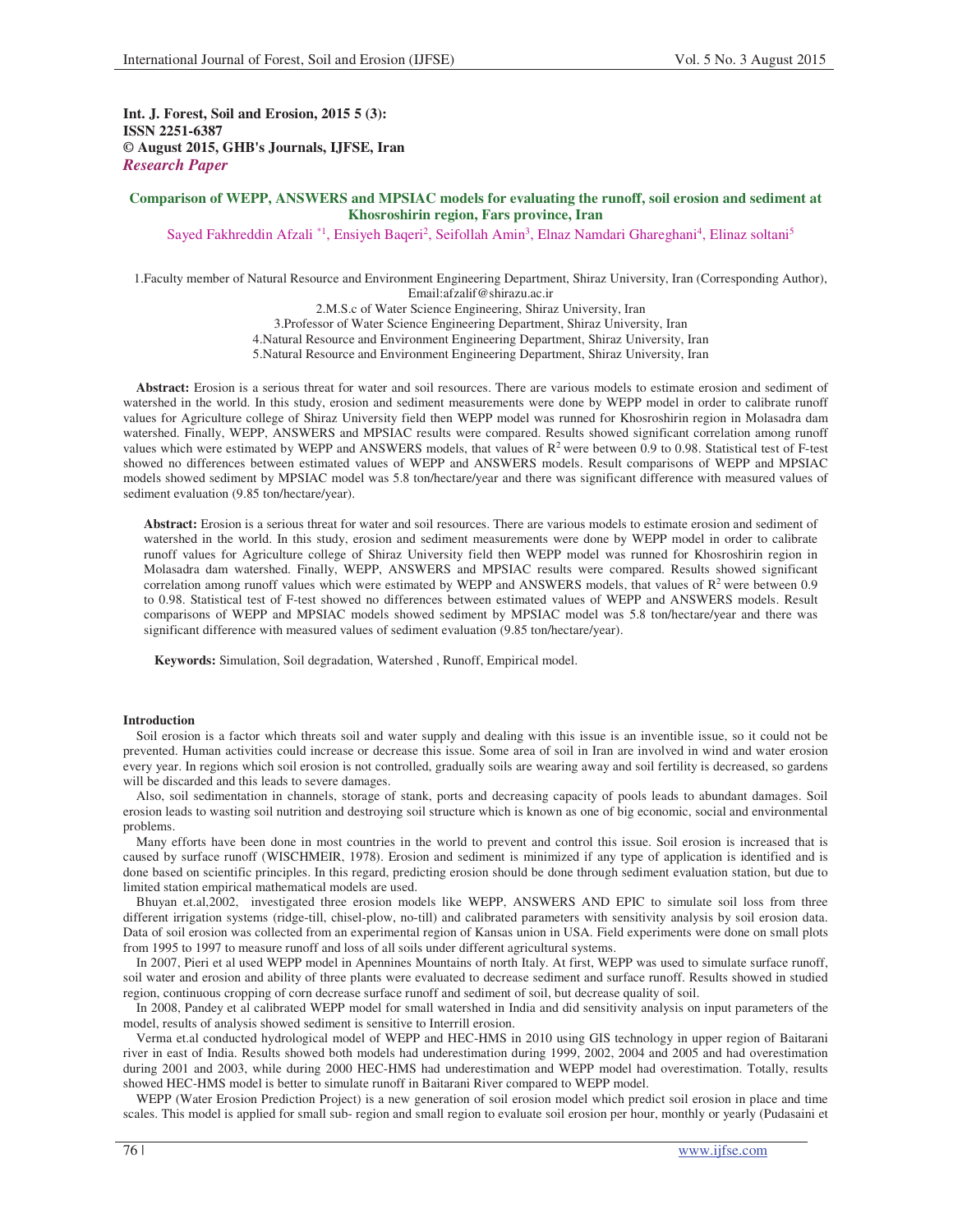al., 2004). In this study, WEPP model was used to evaluate floodwater, erosion and sediment in two regions of Fars province and is compared by ANSWERS and MPSIAC models.

## **Materials and Methods**

### *Study area*

In order to achieve goals of study, a watershed with 3.62 hectare (Garousi, 1997) was selected in north west of agriculture college in 15 kilometer of north of Shiraz. Selected watershed is placed in Badjgah lowland. Badjgah region has dry climate. Total percipitation of region which is 401 millimeter average during October to May and in other month climate is dry and warm (Garousi, 1997). The only weather station of Badjgah is placed in agriculture college.



Figure (1): Situation of calibration region.

The Khosroshirin watershed is catchment of Mollasadra dam which is placed in Eastern longitude (52º12´16˝ and 51º49´23˝) and Northern latitude (30°59´34″ and 30°37′02″). This area has 6400 hectares and the average slope is 13.80 % and average of height is 2376.3 above sea level (Rezaeian, 2009). Moisture and temperature regims of studied soils are Xeric and Mesic, respectively. The current land use in form of high-altitude areas are in poor to very poor grassland with canopy cover 7 to 15 percent. In lower parts lands, there is irrigated agriculture and in some part there is rainfed agriculture.



Figure (2): Khosroshirin watershed study area.

## *Soil series*

There are two soil series namely Kuye Asatid and Ramjerdi in Badjgah lowland. Kuye Asatid series soil texture and Ramjerdi Series is Sandy – clay and clay – sandy, respectively. Required data of the model was gathered form Solhi 1988, Momtahen 1989, Garousi 1997 and Rajaei 1995 studies and were replaced in files of model. Weather data were gathered through weather station of Agriculture college.

## *Methodology*

In this study the working unit map obtained from geology and faces maps (Khosrowshirin area was divided into 25 units). Soil texture was measured through hydrometric method. Cation exchange capacity (CEC) and organic matter, and other parameters of soil like Albedo coefficient, rill and inter-rill erosion, critical shear stress and effective hydraulic flow were estimated through functions and inserted in the model. Climatology information of Khosroshirin region was used at climate file. In this file, basic data such as average percipitation, solar radiation and wind speed were gathered in Khosroshirin region for twenty years. Land cover data of Khosroshirin watershed was drawn in the management file. After making different files for calibration region, model was runned and results were measured and compared with ANSWERS and MPSIAC models. Significance of relationships were analyzed by F-test.

#### **Result and Discussion**

Runoff, sediment and soil erosion which are estimated by WEPP model are shown for three different rainfall events in west of Shiraz agriculture university and these are compared with estimated values of ANSWERS model (figures. 3-10).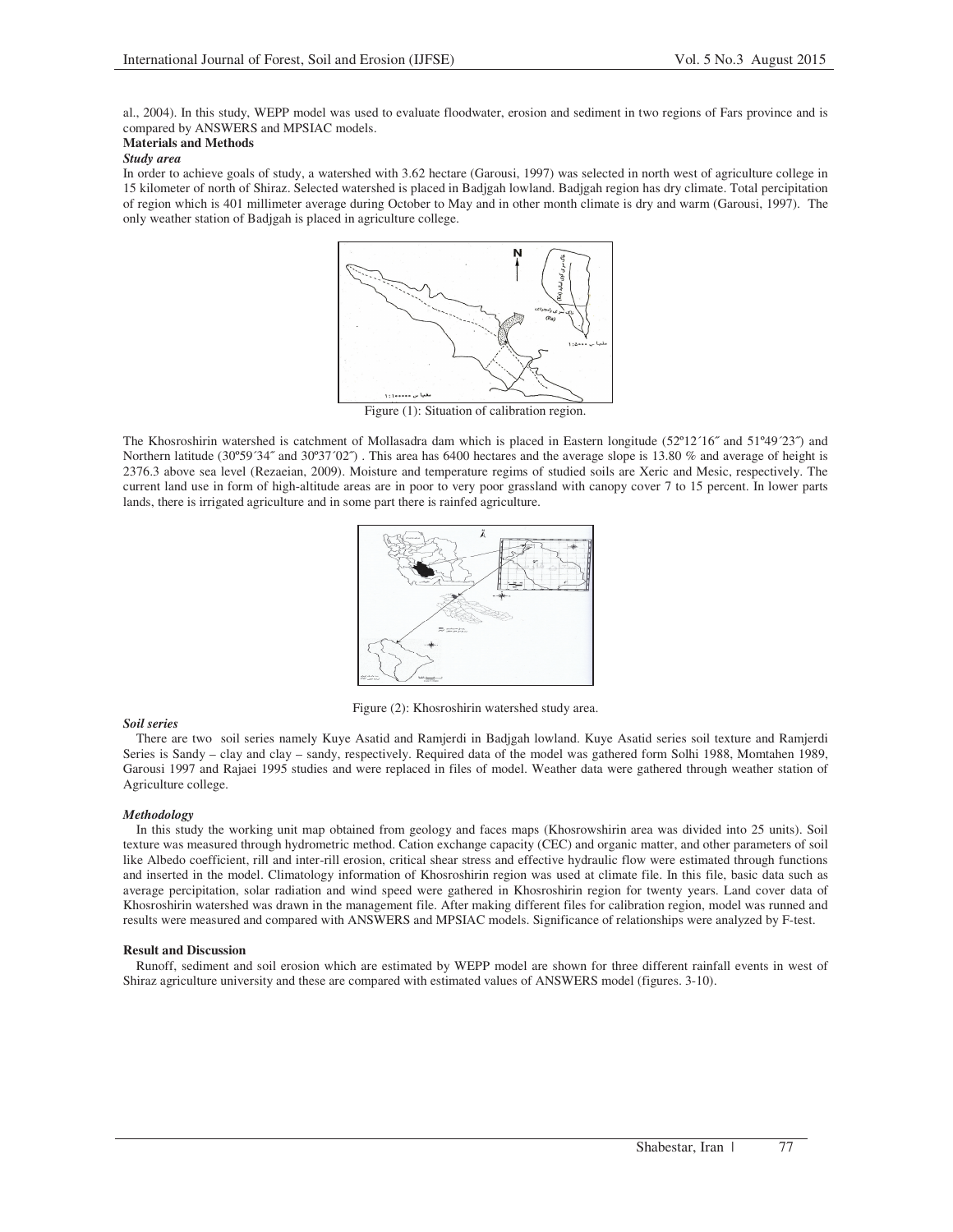

Figure (3): Estimated runoff by WEPP and ANSWERS models and observed value for rainfall on 29.3.1997 in Badjgah region



Figure (4) Correlation of estimated runoff by WEPP and ANSWERS models and observed rainfall data on 29.3.1997 in Badjgah region with fitted line.



Figure (5): Correlation of estimated runoff by WEPP model for rainfall event on 29.3.1997 in Badjgah region and fitted line.

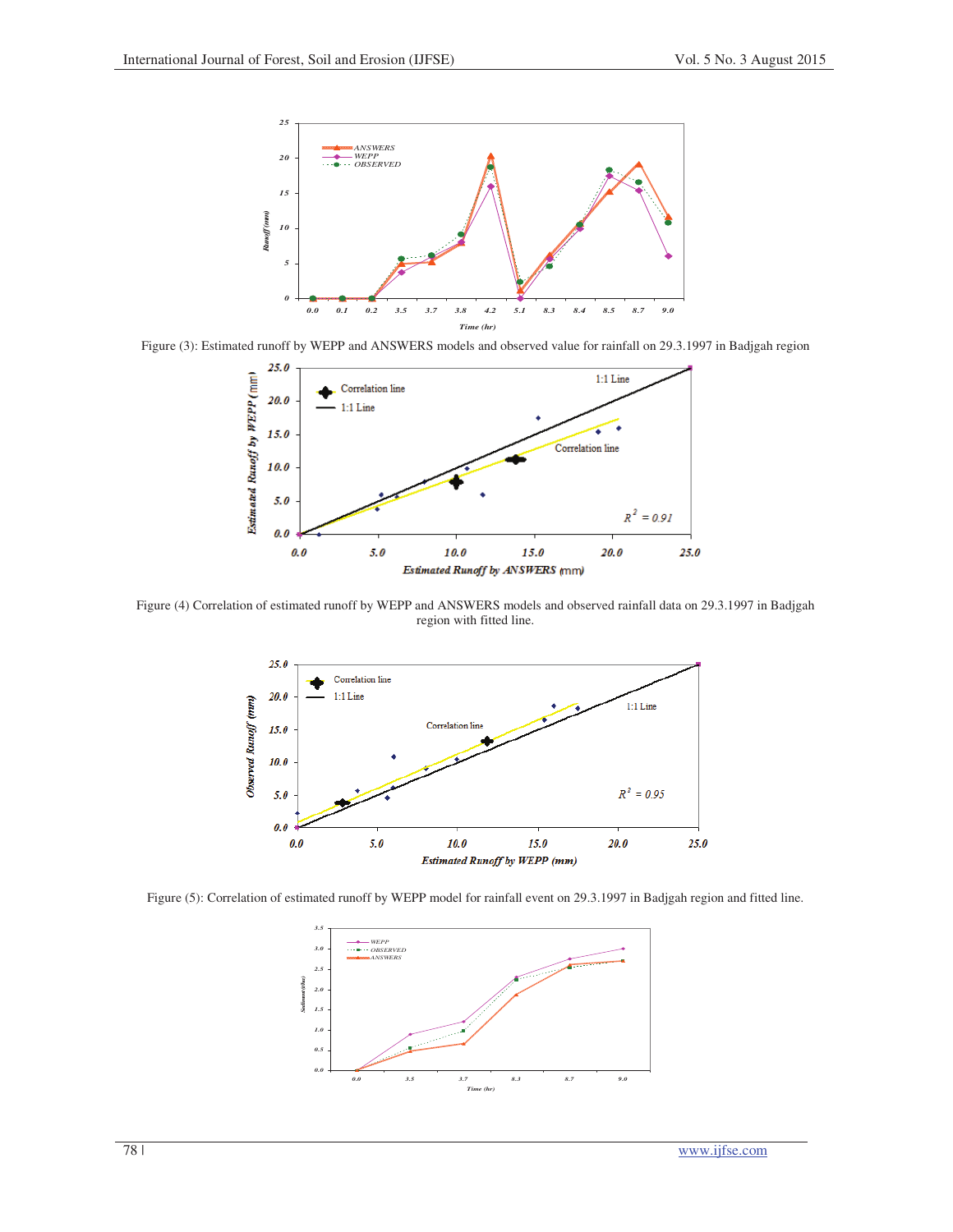Figure (6): Estimated sediment by WEPP and ANSWERS models and observed values for rainfall event on 29.3.1997 in Badjgah region.



Figure (7): Correlation of estimated sediment by WEPP and ANSWERS models and observed values for rainfall event on 29.3.1997 in Badjgah region and fitted line.



Figure (8): Correlation of estimated sediment by WEPP model e for rainfall event on 29.3.1997 in Badjgah region and fitted line.



Figure (9): Estimated erosion by WEPP and ANSWERS models and observed values for rainfall on 29.3.1997 in Badjgah region.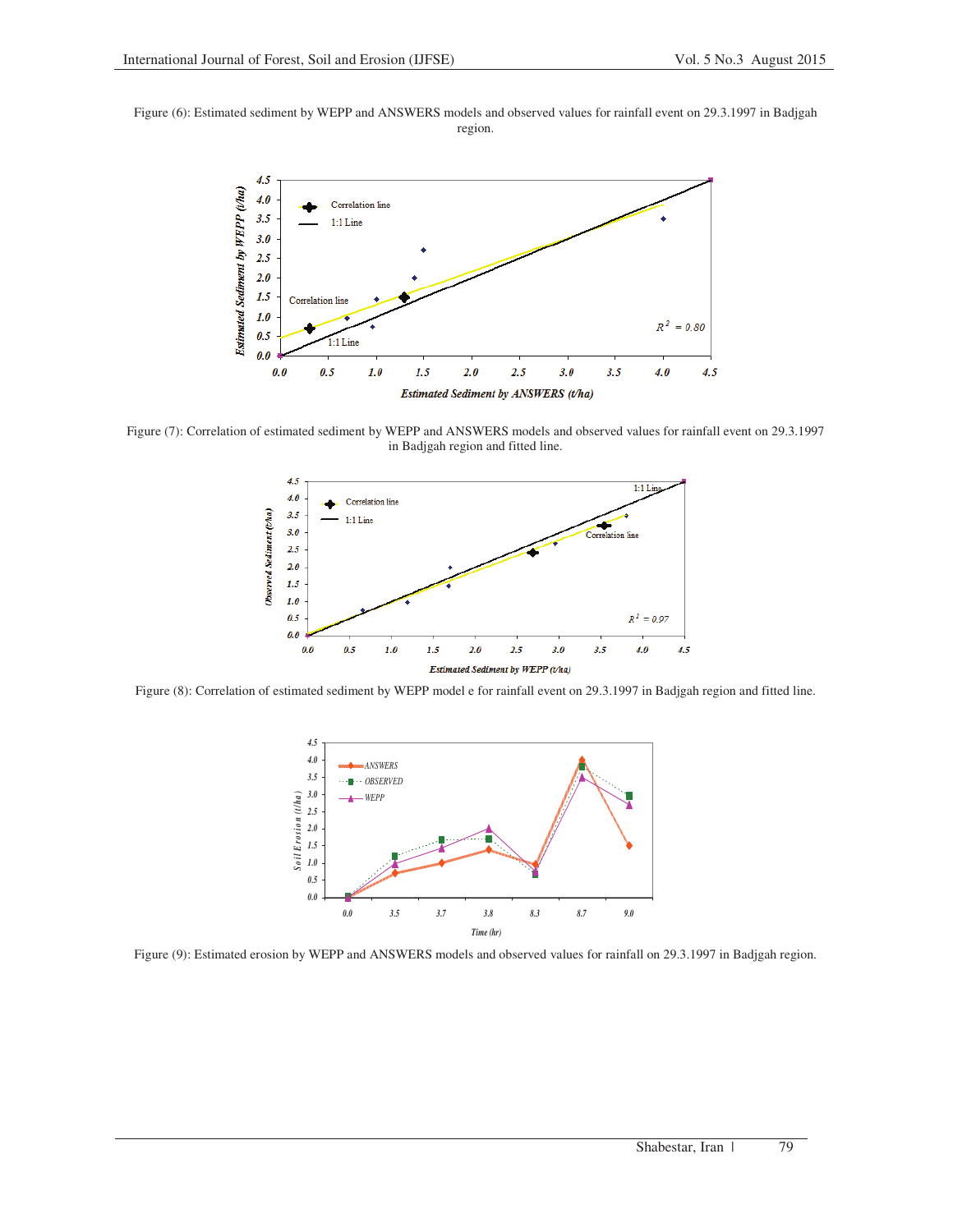

Figure (10): Correlation of estimated erosion by WEPP and ANSWERS models and observed values for rainfall on 29.3.1997 in Badjgah region and fitted line.

Results showed runoff, erosion and sediment estimated by WEPP model fitted well to estimated same values of ANSWERS model which values of R<sup>2</sup> were more than 0.9. Also, between runoff, erosion and sediment estimated by WEPP model and similar estimated values from ANSWERS model there were no significant difference.

### *Results of Khosroshirin area*

Four rainfall events were investigated in Khosroshirin watershed and Wepp results are explained and compared to the results of ANSWERES Model (Table 1 and 2).

|  |  | Table 1: Runoff values which are estimated by WEPP and ANSWERES models for different rainfall events. |  |
|--|--|-------------------------------------------------------------------------------------------------------|--|
|--|--|-------------------------------------------------------------------------------------------------------|--|

| Date       | Runoff by WEPP(mm) | Runoff by ANSWERS(mm) |
|------------|--------------------|-----------------------|
| 2.3.1999   | 13.37              | 14.44                 |
| 21.12.2001 | 14.56              | 13.84                 |
| 6.12.2003  | 16.63              | 17.89                 |
| 11.1.2004  | 32.31              | 33.92                 |

Table 2: Erosion values which are estimated by WEPP and ANSWERES models for different rainfall events.

| Date       | Soil Erosion by WEPP(t/ha) | Soil Erosion by ANSWERS(t/ha) |
|------------|----------------------------|-------------------------------|
| 2.3.1999   | 1.71                       | 133                           |
| 21.12.2001 | 1.35                       | 1.17                          |
| 6.12.2003  | 2.12                       | 1.61                          |
| 11.1.2004  | 3.87                       | 3.71                          |

As shown in 11 and 12 and above figures, there are good fited line between results of runoff values by ANSWERS and WEPP models with value of  $R^2$  is more than 0.9. Also, runoff and erosion values by WEPP model and ANSWERS model were compared, so there is no significant difference between WEPP and ANSWERS Model (F-TEST).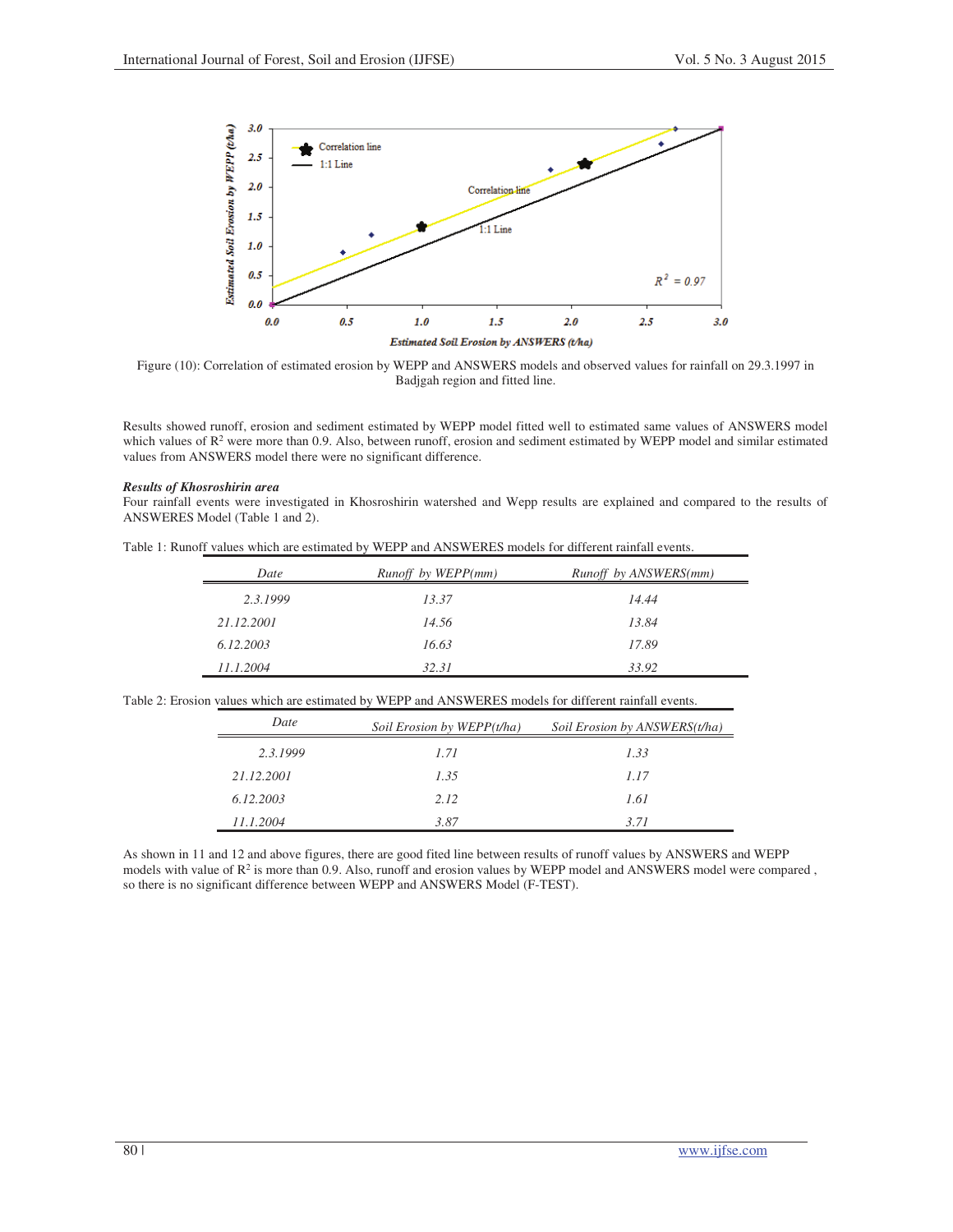

Figure (11): Relationship between estimated runoff by WEPP and ANSWERS models for different rainfall events in Khosroshirin watershed **Table 3: sediment and erosion values by MPSIAC model** 

| <b>Working unit</b> | specific sediment | <b>Erosion</b> |
|---------------------|-------------------|----------------|
|                     | ton/ha/year       | ton/ha/year    |
| <b>A1KH</b>         | 4.95              | 11.87          |
| A2KH                | 5.05              | 12.62          |
| <b>BOKH</b>         | 6.60              | 17.84          |
| <b>B1KH</b>         | 5.51              | 11.24          |
| <b>B2KH</b>         | 4.60              | 11.5           |
| <b>B3KH</b>         | 5.10              | 12.35          |
| <b>B4KH</b>         | 4.18              | 10.21          |
| <b>B5KH</b>         | 4.97              | 12.75          |
| <b>COKH</b>         | 7.80              | 15.66          |
| <b>C1KH</b>         | 5.72              | 13.95          |
| C2KH                | 6.00              | 14.64          |
| C3KH                | 5.89              | 14.74          |
| C <sub>4</sub> KH   | 7.52              | 14.74          |
| C5KH                | 10.80             | 30.91          |
| C6KH                | 9.43              | 23.57          |
| C7KH                | 9.88              | 19.39          |
| C8KH                | 9.44              | 18.82          |
| C9KH                | 7.70              | 15.1           |
| <b>D1KH</b>         | 9.60              | 18.82          |
| D <sub>2</sub> KH   | 6.98              | 13.96          |
| D3KH                | 5.38              | 10.98          |
| <b>EOKH</b>         | 4.76              | 14.44          |
| <b>E1KH</b>         | 8.11              | 18.04          |
| E <sub>2</sub> KH   | 8.90              | 20.23          |
| E3KH                | 8.32              | 20.3           |
| average             | 5.77              | 16.47          |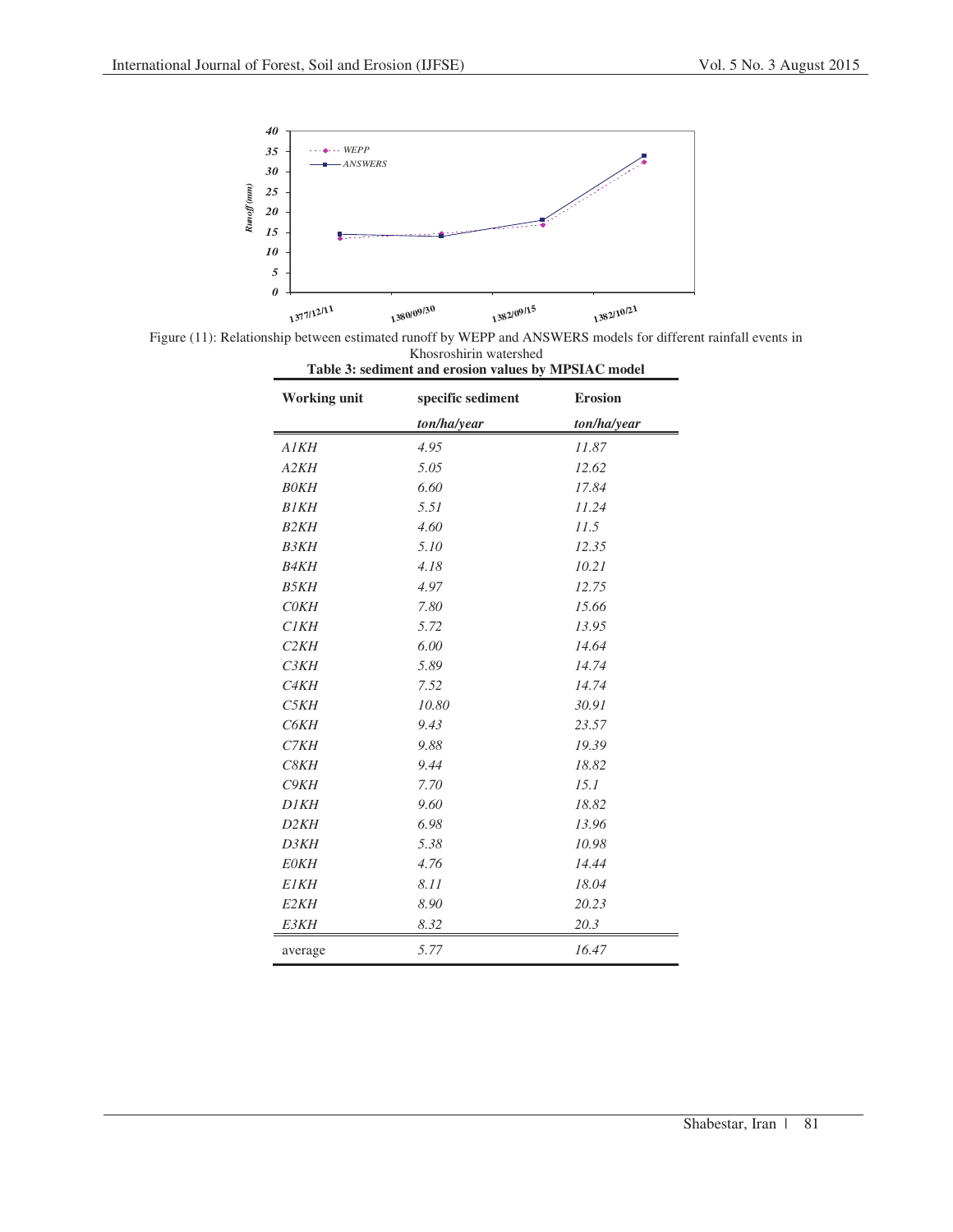

Figure (12): Correlation between estimated runoff by WEPP and ANSWERS models in Khosroshirin watershed and 1:1 fitted line.



Figure (13): Relationship between estimated erosion by WEPP and ANSWERS models for different rainfall events in Khosroshirin watershed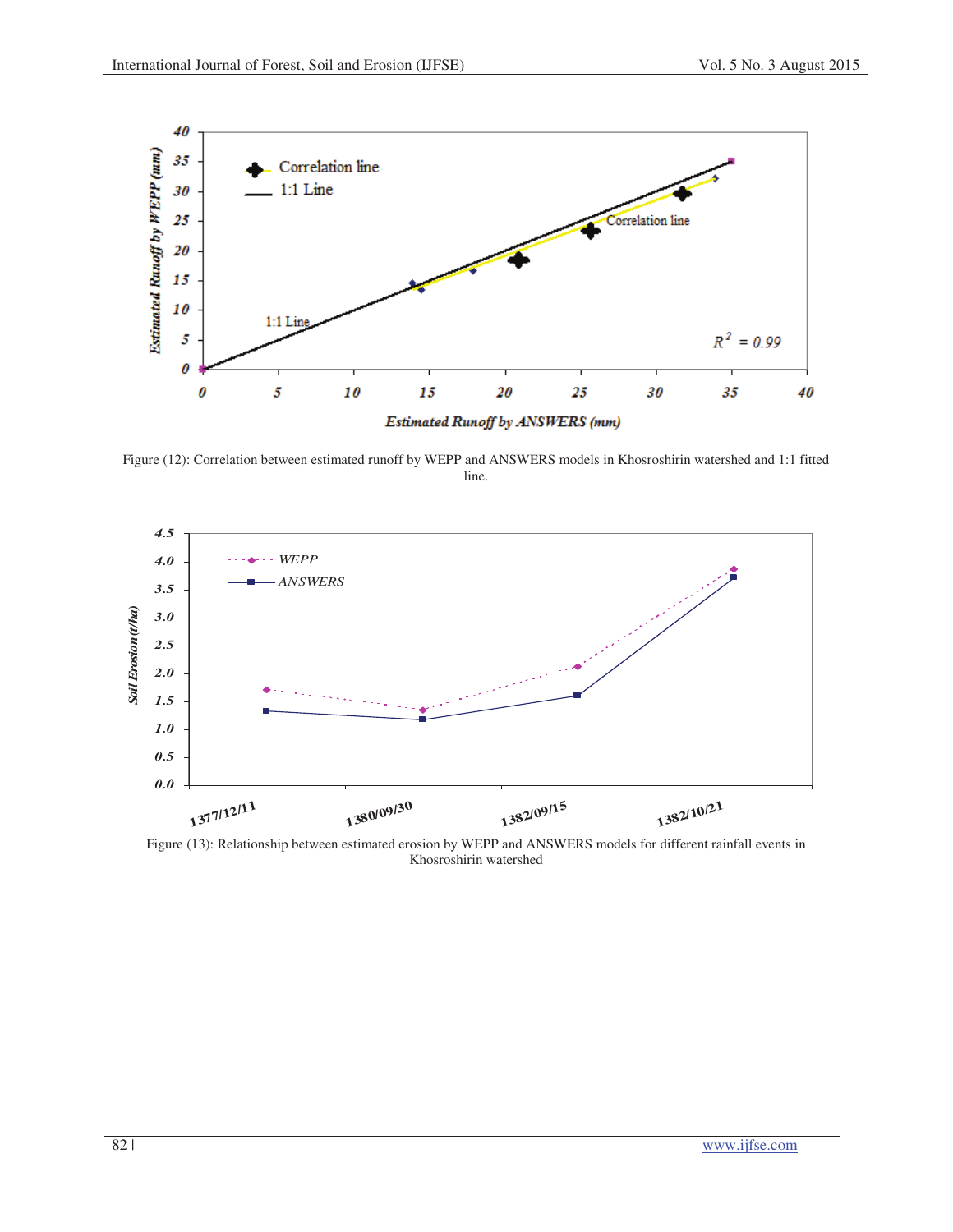

Figure (14): Correlation between estimated runoff by WEPP and ANSWERS models in Khosroshirin watershed and 1:1 fitted line.

## *Comparing results of MASIAC and WEPP models for Khosroshirin area*

The results of runoff values by ANSWERS and WEPP models are fitted well with each other and value of  $R^2$  is more than 0.9 .Also, runoff and erosion values showed similar results (table 2).WEPP and ANSWERS models were compared with F-TEST so there is no significant difference between them. Therefore WEPP model could be used in all different regions. Regarding to WEPP estimations in B5KH region, sediment values were decreased 16 and 10 times respectively with conservational managements, also data of MPSIAC model are presented (table 3-4).

## **Conclusion**

Results of MPSIAC empirical model shows, erosion and sediment of khosroshirin watershed are 16.48 and 5.77 (ton / hectare) respectively. According to these results (table 3) erosion in region with high longitude is the most where it is which is susceptible to erosion. However; in southern region with agricultural landuse, due to low slope, sediment process is greater. MPSIAC model encounters to serious challenging. Grasslands have a less soil erosion than agricultural landuse, These are related to high organic matter content and soil permeability. A big difference has been between estimated sediment by MPSIAC model and measured sediment. By gauge (5.77(ton/ha/y) and 9.58(ton/ha/y) respectively). Finally, sediment estimation comparison by MPSIAC model with WEPP and ANSWERES models showed that they are more reliable than MPSIAC model. Results of WEPP and ANSWERS models showed that such models could be applied in same region of Iran. MPSIC model is used in Iran but have some disadvantages. Momtahen et al used ANSWERS model to estimate runoff, erosion and sediment in some area with different climate, management ,and physical and chemical soil properties. Results of their studies are similar and showed the good estimations in north are consistent. (Momtahan, 1989). On the other hand, it should be noted that WEPP and ANSWERS model sediment and erosion estimation are for single rainfall event, but MPSIAC model is annually, so we cannot use MPSIAC model estimation planning for single event. Advantages of WEPP and ANSWERS model leads to optimize events and simulate situation.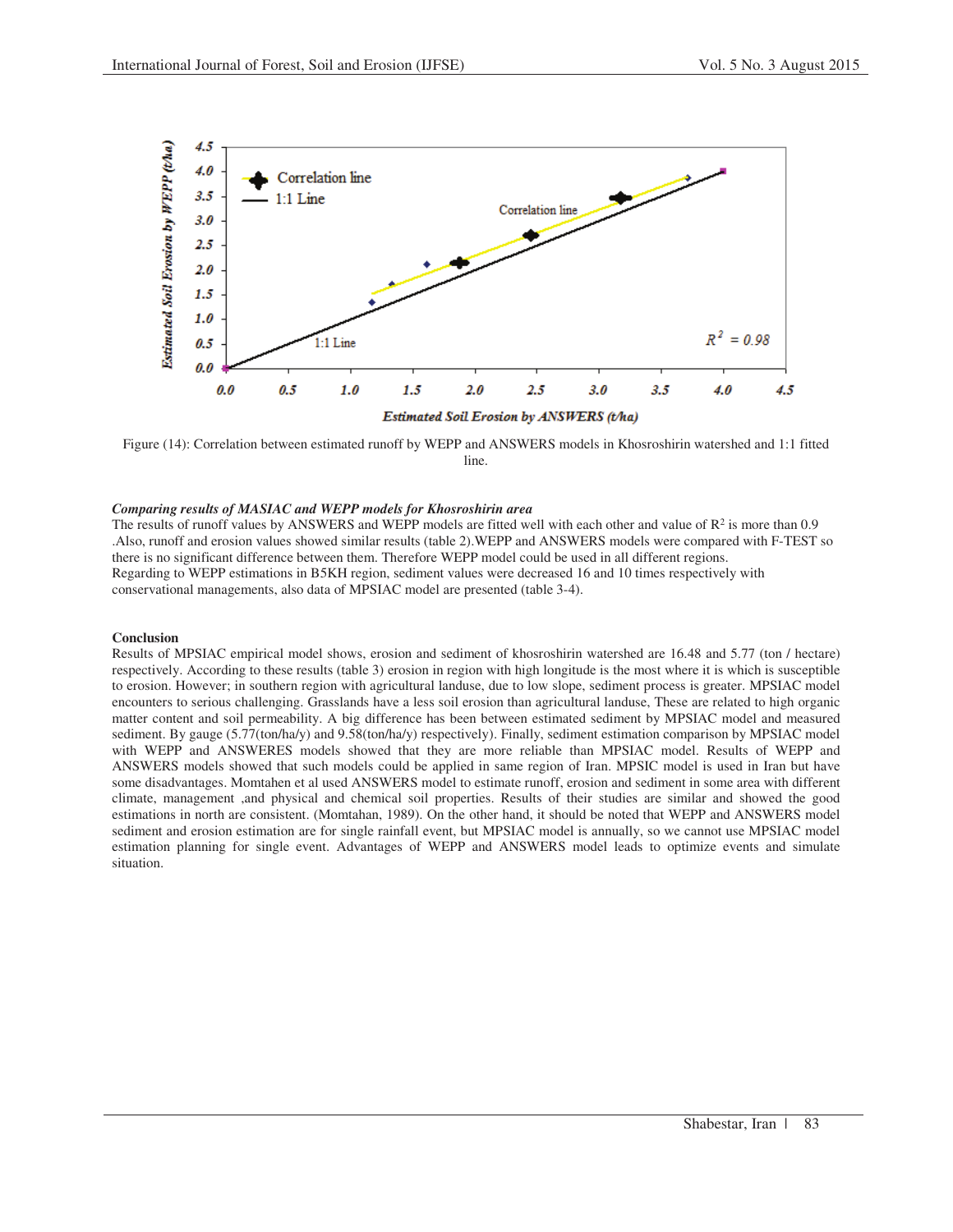| catchment name    | specific sediment | <b>Erosion</b> |
|-------------------|-------------------|----------------|
|                   | ton/ha/year       | ton/ha/year    |
| <b>A1KH</b>       | 7.90              | 17.76          |
| A2KH              | 8.12              | 19.98          |
| <b>BOKH</b>       | 10.70             | 25.72          |
| <b>B1KH</b>       | 9.65              | 16.23          |
| B2KH              | 8.90              | 18.65          |
| <b>B3KH</b>       | 10.65             | 19.23          |
| <b>B4KH</b>       | 12.34             | 26.13          |
| <b>B5KH</b>       | 14.67             | 28.34          |
| C0KH              | 7.87              | 19.67          |
| CIKH              | 11.60             | 18.35          |
| C2KH              | 9.86              | 21.44          |
| C3KH              | 7.89              | 19.53          |
| C <sub>4</sub> KH | 15.67             | 35.46          |
| C5KH              | 8.87              | 30.91          |
| C6KH              | 10.43             | 23.57          |
| C7KH              | 9.88              | 22.40          |
| C8KH              | 10.76             | 23.45          |
| C9KH              | 9.76              | 24.51          |
| <b>D1KH</b>       | 12.56             | 21.23          |
| D2KH              | 10.45             | 22.33          |
| D3KH              | 11.76             | 15.88          |
| <b>EOKH</b>       | 12.54             | 19.39          |
| <b>E1KH</b>       | 9.11              | 21.46          |
| E <sub>2</sub> KH | 11.65             | 23.45          |
| E3KH              | 8.32              | 25.86          |
| average           | 10.47             | 22.43          |

**Table 4: sediment and erosion values WEPP model for annual rainfall** 

# **REFERENCE**

Bhuyan, S.J., P.K. Kalita., K.A. Janssen and P.L. Barnes. 2002. Soil loss predictions with three erosion simulation models. Environmental Modeling & Software 17 137-146.

Garousi, A, 1997, modification of ANSWERS model to estimate deposition in an agricultural Catchment. MSC thesis, Shiraz University, Faculty of agriculture, Department of water Engineering.

- Golkarian. A, 2004, Estimation of water erosion and sediment using WEPP in Ariyeh Niyshabore watershed. Master's thesis. University of Tehran, college of Natural Resources.
- Momtahen, h, 1989. Examine ANSWERS model to predict runoff and erosion from a small agricultural catchments, MSc thesis, Faculty of Agriculture, Shiraz.
- Nozari, Sh, 2009. Simulating runoff and erosion modeling using ANSWERS model and determination the rate of erosion and sedimentation by MPSIAC model, khosroshirin case study area (Mulla Sadra Dam basin) Fars province. MS Thesis, Shahrekord University, Faculty of Agriculture, Department of Soil Science.
- Pandey, A., V. M. Chowdary, B. C. Mal, M. Billib. 2008. Runoff and sediment yield modeling from a small agricultural watershed in India using the *WEPP* model. J. Hydrol. 348: 305-319.
- Pieri, L. M. Bittelli, J. Q. Wu, Sh. Dun, D. C. Flanagan, P. R. Pisa, F. Ventura, F. Salvatorelli. 2007. Using the Water Erosion Prediction Project (*WEPP*) model to simulate field-observed runoff and erosion in the Apennines mountain range, Italy. J. Hydrol. 336: 84-97.